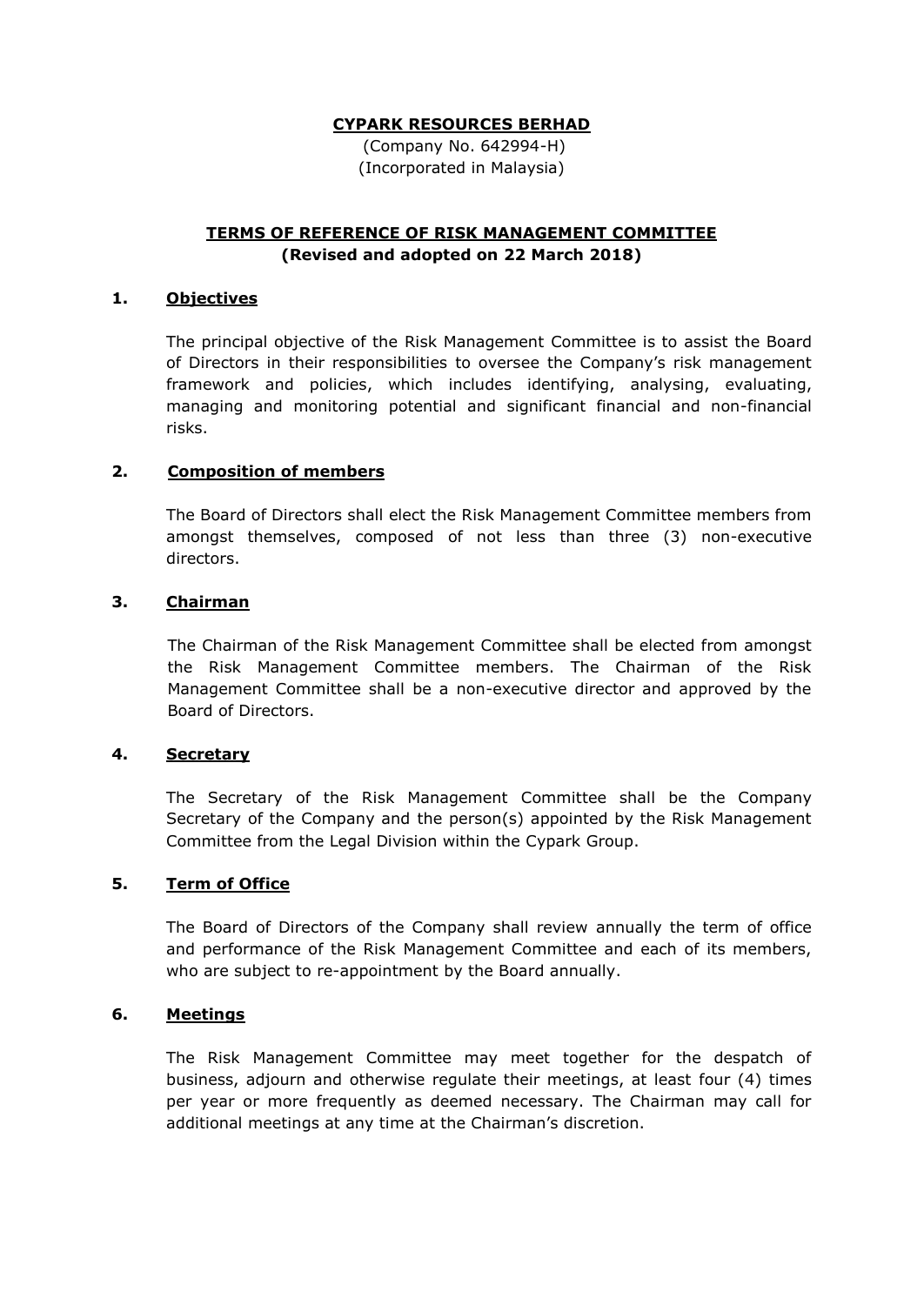(Company No. 642994-H) (Incorporated in Malaysia)

(Terms of Reference of Risk Management Committee - cont'd)

Notice of Risk Management Committee Meetings shall be given to all the Risk Management Committee members at least three (3) days prior to each meeting unless the Risk Management Committee waives such requirement.

Questions arising at any meeting of the Risk Management Committee shall be decided on a majority of votes of the members present, and in the case of equality of votes, the Chairman of the Meeting shall have a second or casting vote.

In the absence of the Chairman, the members can elect from amongst themselves the Chairman of the Meeting.

### **7. Minutes**

Minutes of each meeting shall be kept at the registered office and distributed to each member of the Risk Management Committee and also to other members of the Board for notation.

The minutes of the Risk Management Committee meeting shall be signed by the Chairman of the meeting at which the proceedings were held or by the Chairman of the next succeeding meeting.

## **8. Quorum**

A quorum shall consist of two (2) members.

## **9. Circular Resolutions**

A resolution in writing signed by all the Risk Management Committee Members for the time being shall be as valid and effectual as if it had been passed at a Meeting of the Risk Management Committee duly called and constituted. Any such resolution may consist of several documents in like form each signed by one (1) or more Risk Management Committee Members. Any such document, may be accepted as sufficiently signed by a Risk Management Committee Member if transmitted to the Company by telex, telegram, cable, facsimile or other electrical or digital written message purporting to include a signature of a Risk Management Committee Member.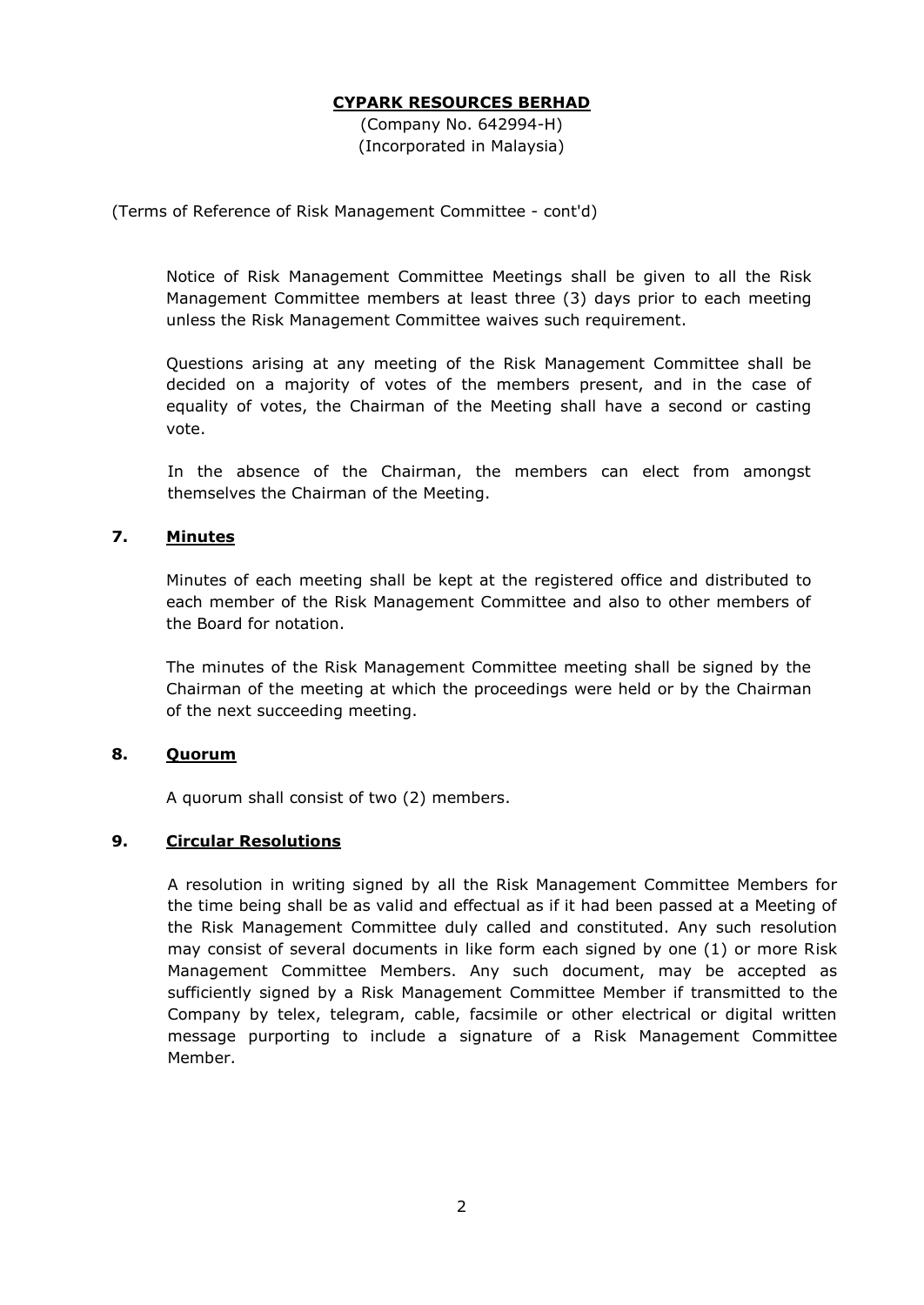(Company No. 642994-H) (Incorporated in Malaysia)

(Terms of Reference of Risk Management Committee - cont'd)

#### **10. Reporting**

The Risk Management Committee shall report to the Board of Directors the proceedings, findings and recommendations discussed at each meeting and on any specific matters referred to it by the Board.

### **11. Authority**

The Risk Management Committee shall, in accordance with a procedure or process to be determined by the Board of Directors and at the expense of the Company, have authority to make decisions on whether the Company has acted in good faith in relation to its contracts, review the risk management framework of the Company and make recommendations to the Board in an advisory capacity.

### **12. Duties and Responsibilities**

The duties and responsibilities of the Risk Management Committee are as follows:-

- To assess and monitor all risks associated with the operations of the Company.
- To develop and implement internal compliance and control systems and procedures to manage risk.
- To review and make recommendations to the Board on key risk policies and strategies for the Board's approval.
- To recommend or advise the Board on significant proposed changes to risk management policies and strategies.
- To review together with other Committees, the Management and the Auditors of the Company, any significant risk and exposures and assess the steps taken to minimise such risk to the Group.
- To monitor the risks associated with all material outsourcing agreements.
- To review reports on compliance with risk management policies and recommend action where necessary.
- To benchmark risk management exposure of the Group against other leading integrated companies.